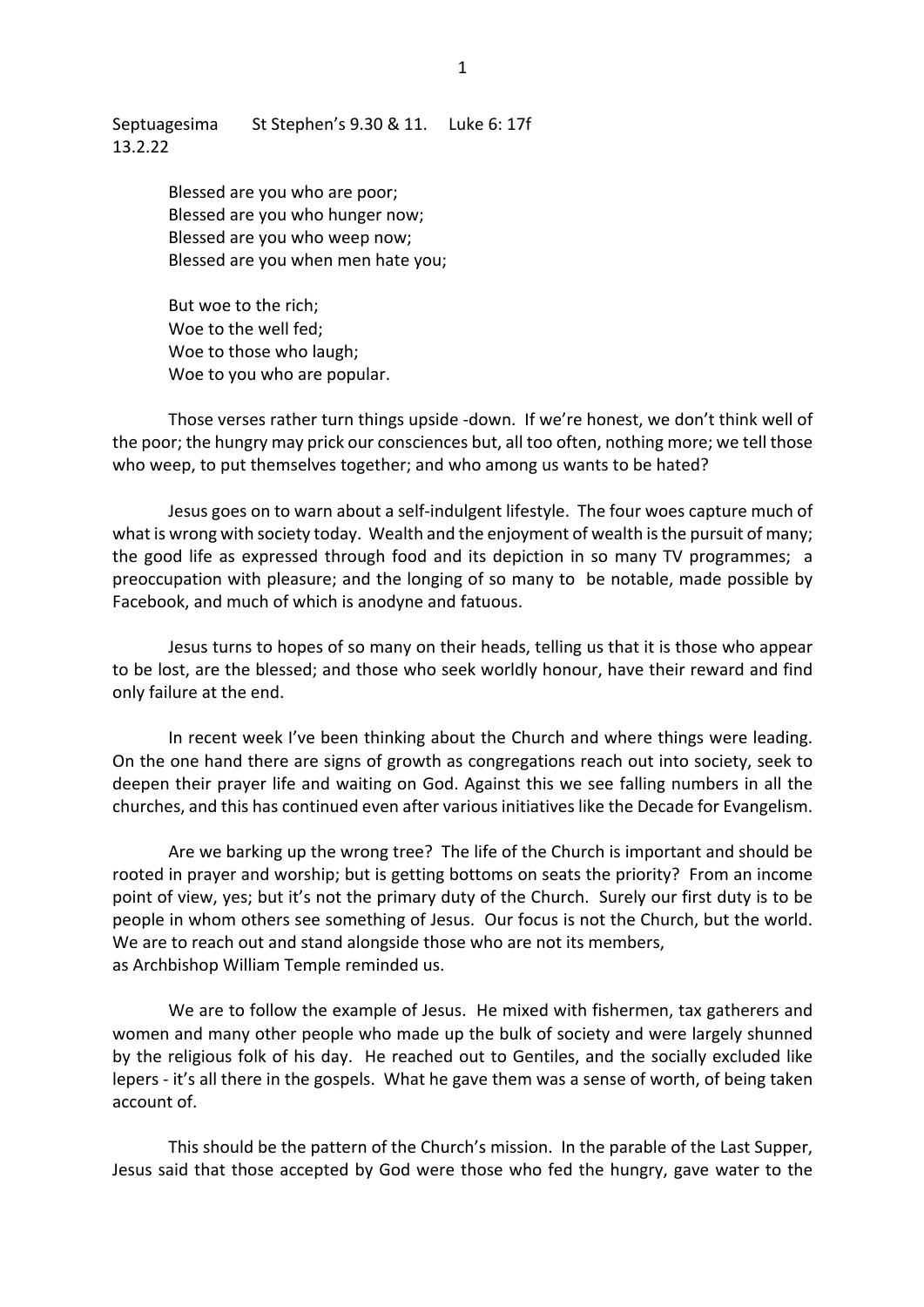thirsty, hospitality to the stranger, clothing to the naked, help and comfort to the sick, and who visited the prisoners. There was no blessing for those who, as it were, simply went to church on Sunday.

This is a hard lesson for us to learn and will mean different things for each one of us. We will have to discover how we can be Christ to others away from the safety of the church. Community. It will help if we remember that it isn't success God wants, but faithfulness and the willingness if necessary, to fail, and then to start again.

I in no way want to play down the importance of the Christian community, which gives support and encouragement. It should also give us courage to be Christ to others. It may help us to remember that when we speak to someone else, there is something of God in that person – not easy if it is a young thug or rude shop- assistant. The modern hymn by Richard Gillard captures all this well:

Brother/Sister, let me be your servant, let me be ask Christ to you; pray that I may have the grace to let you be my servant too.

This approach needs humility. We can only reach out to others if we are prepared to be vulnerable. So much of life today is judgemental, setting ourselves against anything which disturbs us, criticising before knowing all the facts or considering any counter-arguments, cynical about their actions.

Reading the gospels it is clear that many people were comfortable in Jesus' presence and were affirmed by him. I think it was W.H. Auden who said that in the company of good people he felt guilty; but in the company of a holy person he felt good in spite of his many faults. We are those who are called to holiness.

How are we to reach out? Perhaps the rest of the hymn I quoted earlier gives us a

clue.

We are pilgrims on a journey and companions on the road; we are here to help each other, walk the mile and bear the load.

I will hold the Christ-light for you in the night-time of your fear; I will hold me hand out to you, speak the peace you long to hear.

I will weep when you are we weeping when you laugh I'll laugh with you, I will share your joy and sorrow till we've seen this journey through. When we sing to God in heave we shall find such harmony